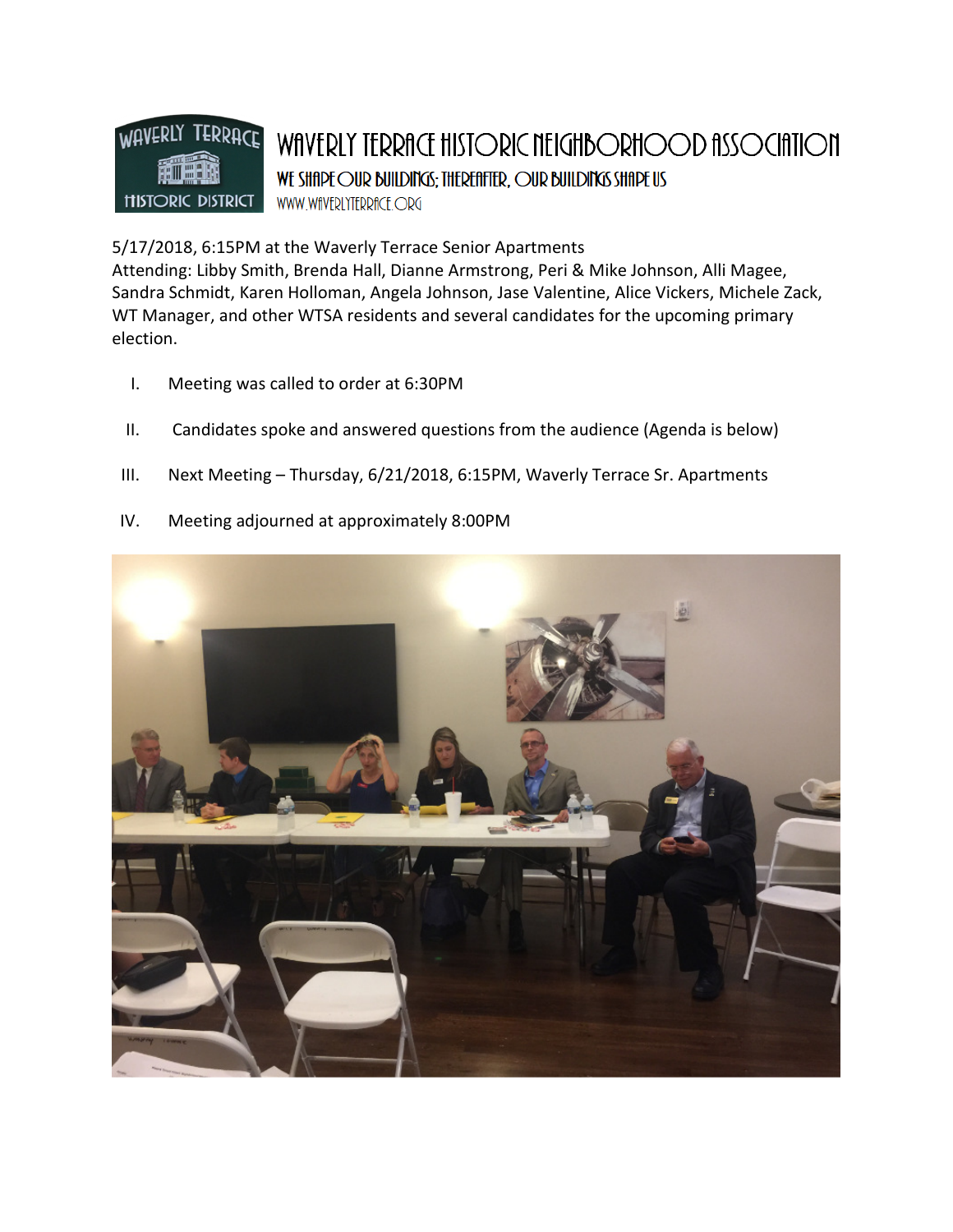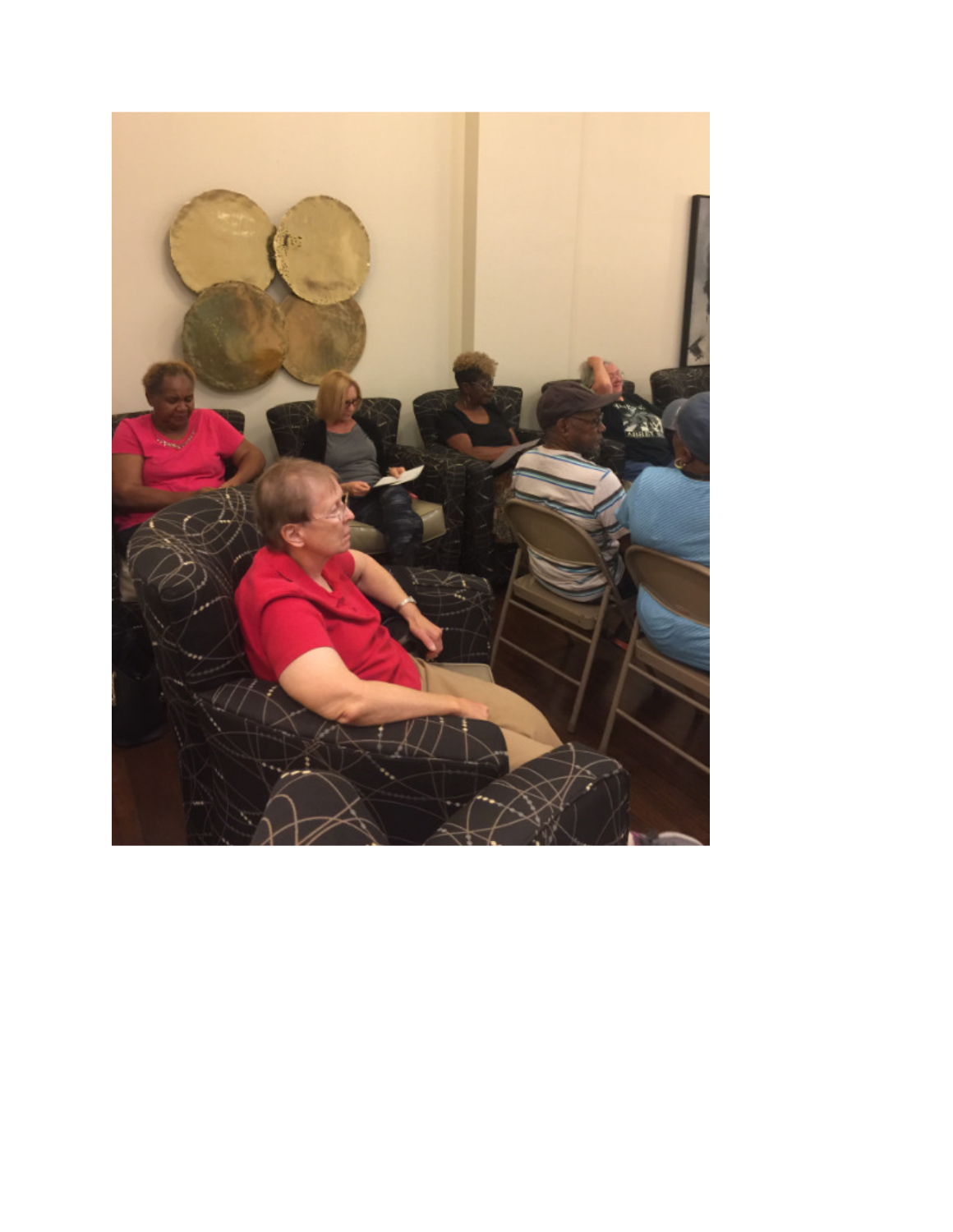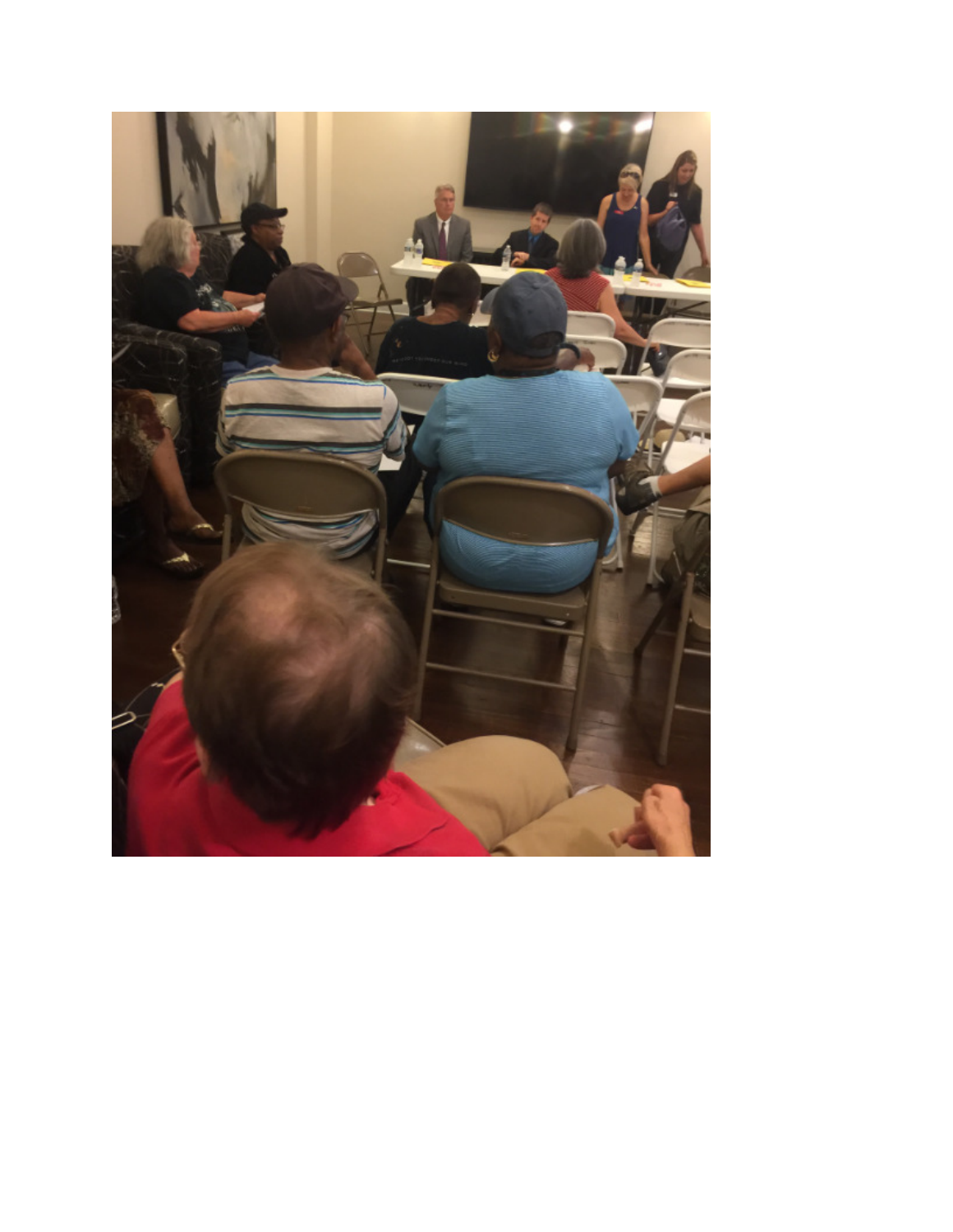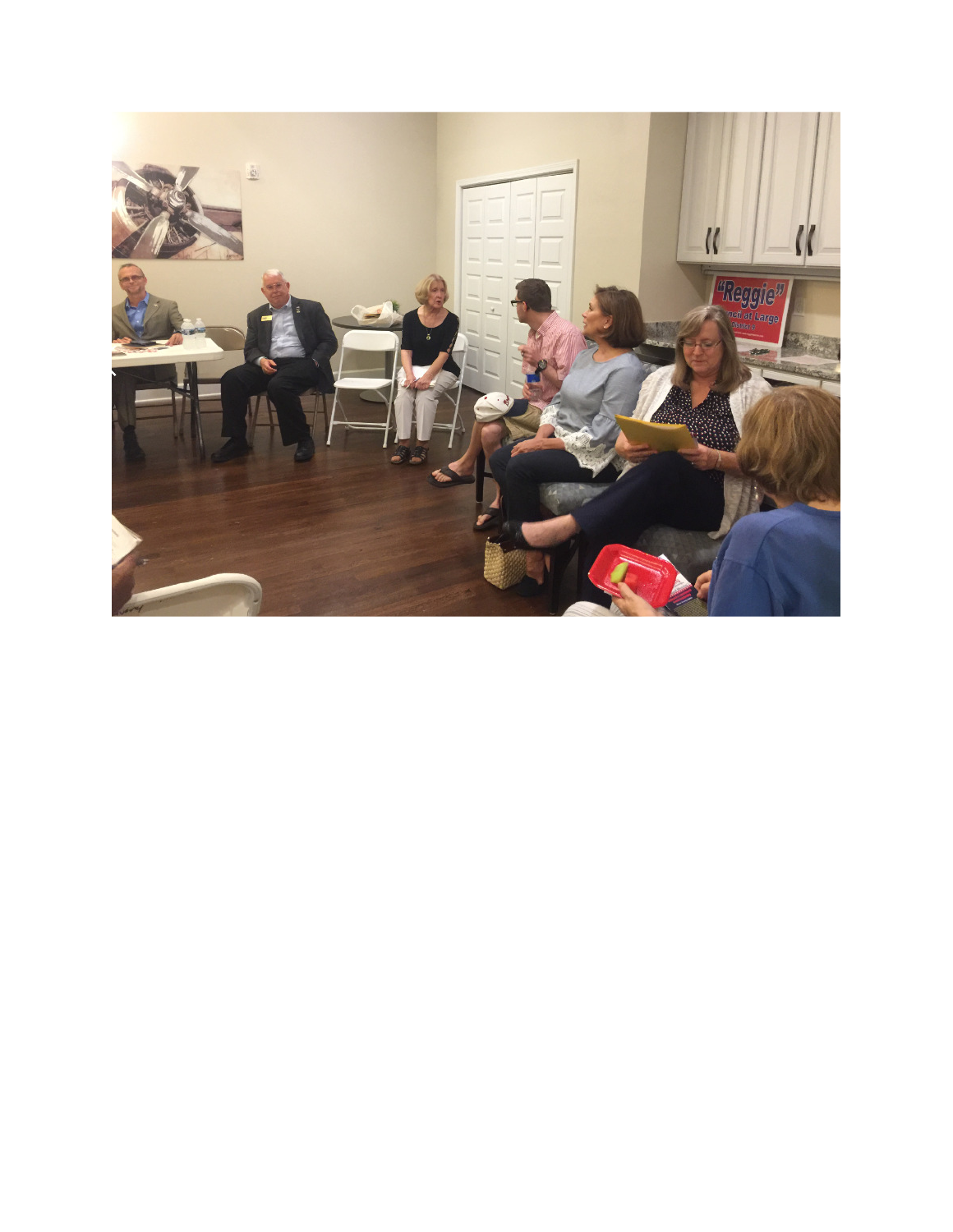# Waverly Terrace Historic Neighborhood Association

### Thursday, May 17, 2018, 2018 6:15 PM

Waverly Terrace Senior Apartments Media Room  $-3^{rd}$  Floor

Call to Order

I. Welcome and Introduction of Guests – 2018 Primary Candidates for Public Office:

### 1) For Office of Mayor:

- a) Danny Arencibia
- b) Zeph Baker
- c) Beth Harris (called cannot make mtg.)
- d) Skip Henderson
- e) Charlie Roberts

#### 2) For Office of City Council – District 7

- a) Sia Etemadi (did not come had meeting on wrong date)
- b) Jeremy Hobbs
- c) Mimi Woodson

#### 3) For Office of City Council At-Large

- a) Reggie Liparoto
- b) Judy Thomas (did not come)

#### 4) For Office of Special Council At-Large

- a) Amy Bryan
- b) John House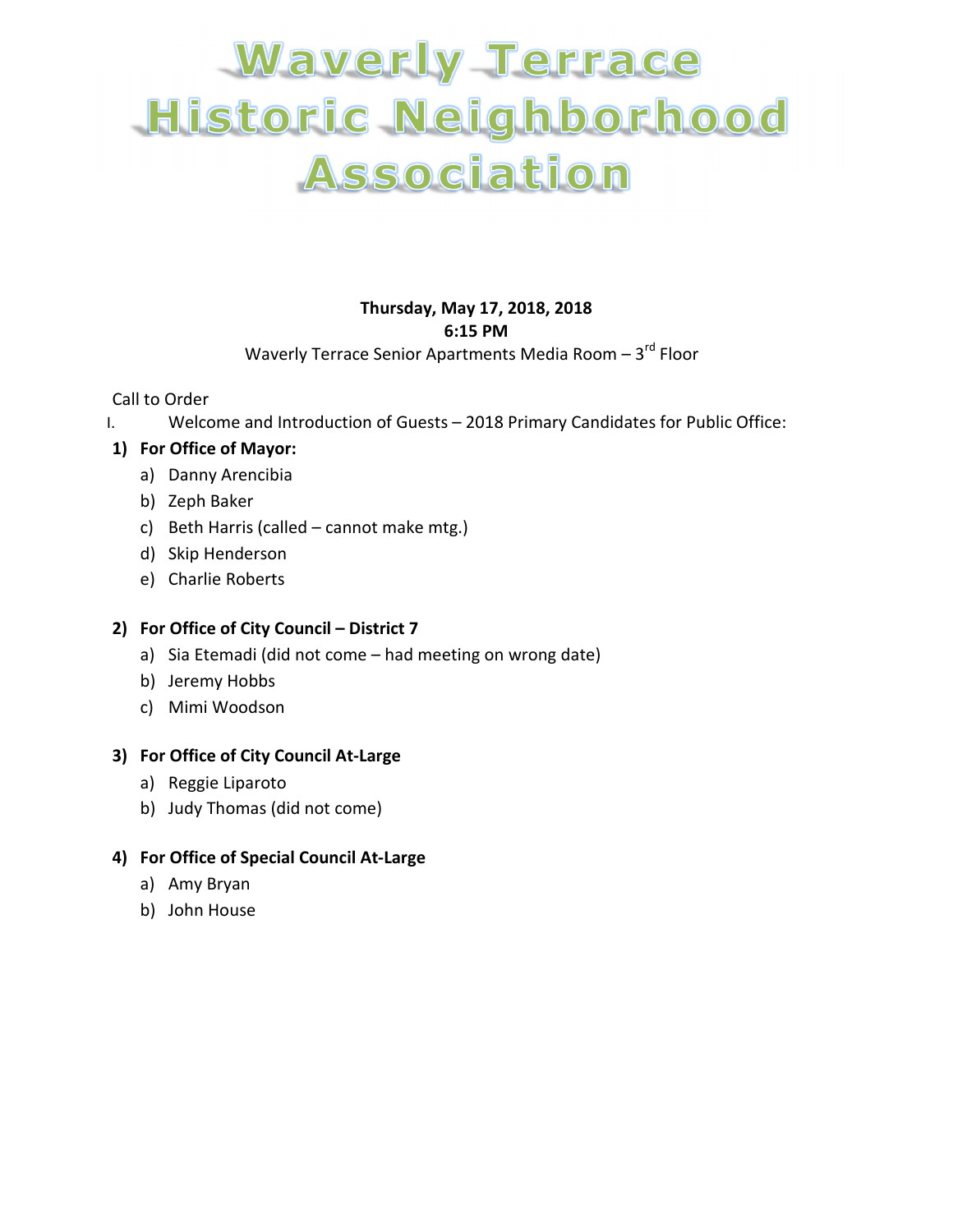---------------------------------- Last Meeting Minutes --------------------------------------



## WAVERLY TERRACE HISTORIC NEIGHBORHOOD ASSOCIATION WE SHAPE OUR BUILDINGS; THEREAFTER, OUR BUILDINGS SHAPE US WWW.WfIVERLYTERRfICE.ORG

4/19/2018, 6:15PM at the Waverly Terrace Senior Apartments

Attending: Libby Smith, Peri & Mike Johnson, Sandra Schmidt, Bill Gaddy, Angela Johnson, Diane Berson, Scott Berson, Michele Zack, WT Manager, Randall Bankston, Nancy Propes, Johnny King, Alice Vickers, Beverly Baldwin

- I. Meeting was called to order at 6:29PM
- II. Minutes were read and approved with no changes. (Attached)
- III. Old business
- IV. Committee Reports
	- a. Code Enforcement Ray Gonzales, no report given.
	- b. Awareness Bert Talley (Articles to: info@WaverlyTerrace.org), no report given.
	- c. Fundraising Alli Magee, no report given.
	- d. Neighborhood Improvement Alli Magee, no report given
		- i. Mike requested street sweeping 4/11/2018. The group asked to request monthly through the summer months.
	- e. Neighborhood Watch Bill Gaddy. Libby suggested inviting the Neighborhood Watch to visit us and review their suggestions for Waverly Terrace. Bill will contact them to meet with us at next meeting.
	- f. Treasurer Sandra Schmidt
		- i. We raised \$239.00 at the chili cook-off
		- ii. Treasurer Report is attached
	- g. Secretary Mike Johnson, Dues Report is attached
- V. New Business